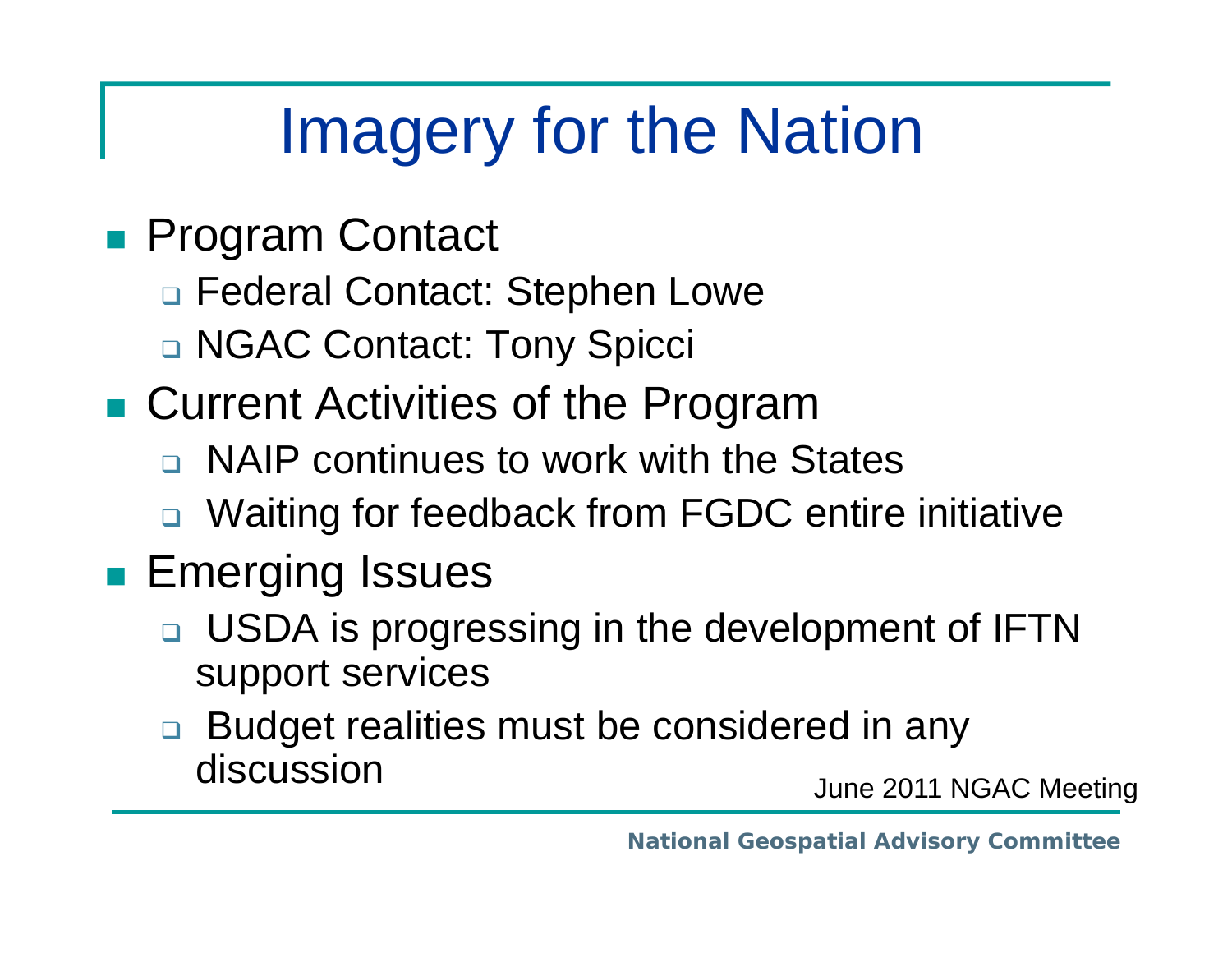### **From the last NGAC Meeting…**

#### Imagery for the Nation Request for Information

Current activities related to IFTN were reviewed. The NGA sponsored a Request for Information (RFI) to gather additional information about IFTN, **and the FGDC Executive Committee continues to deliberate on the future direction of IFTN**.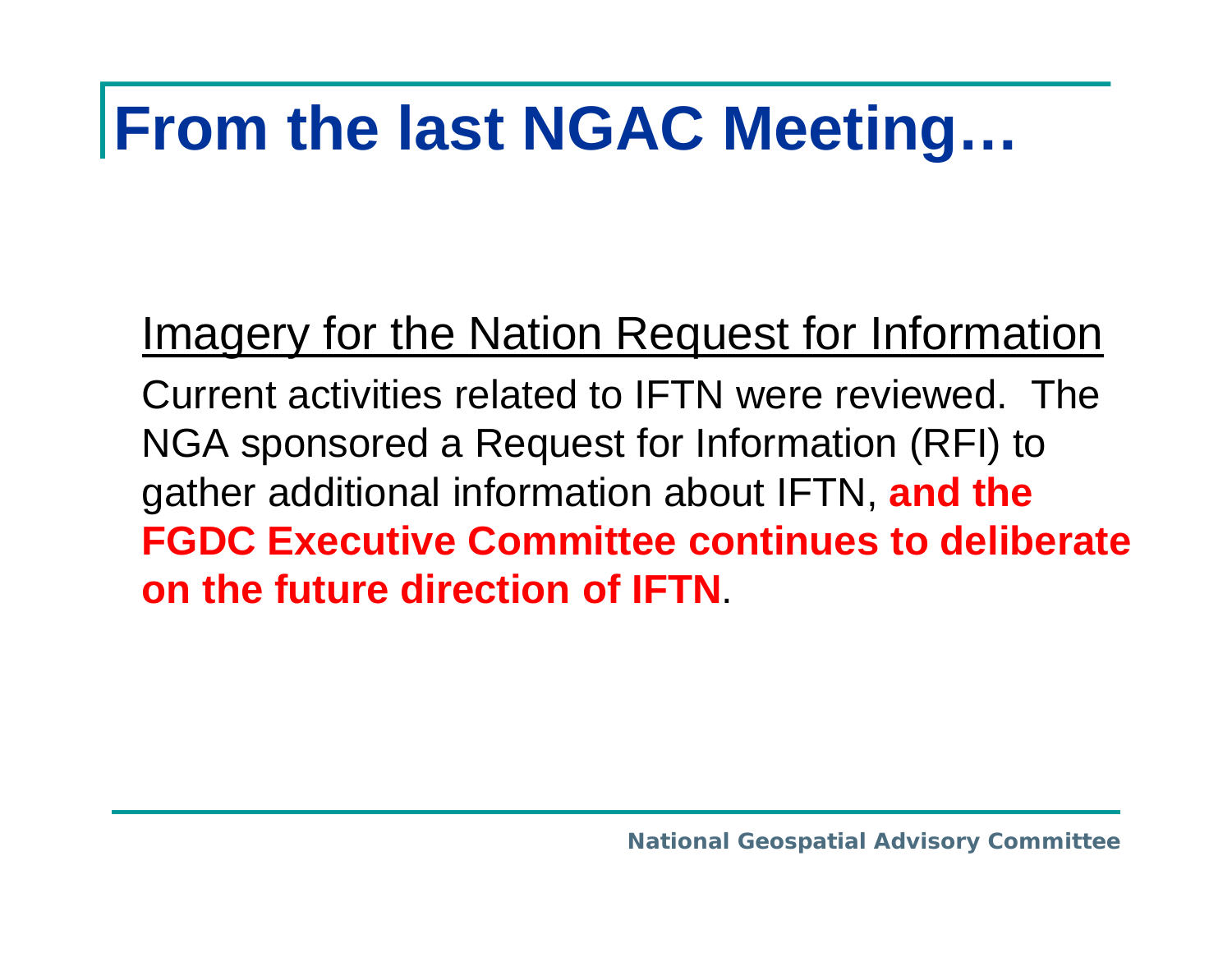# **IFTN - Imagery for the Nation**

- $\Box$ NSGIC proposed IFTN in 2004
- Notable progress:
	- $\Box$ IFTN has been thoroughly studied by the FGDC
	- $\Box$  National Agriculture Imagery Program (NAIP) incorporated several of its principles
- Lack-of-progress:
	- Funding
	- $\Box$ Adoption at the Federal level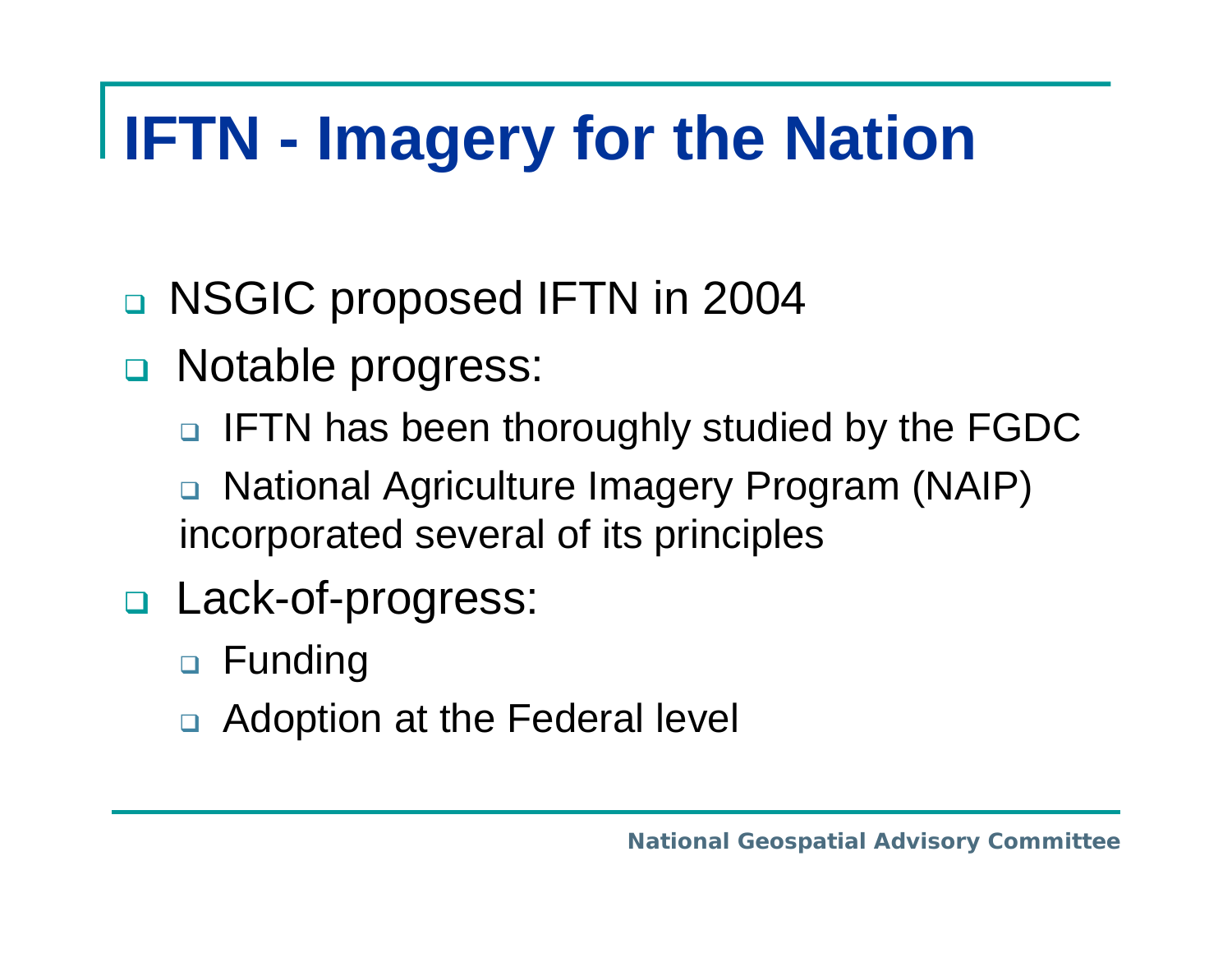### **NSGIC Activities**

NSGIC is considering options for:

**□** States and local governments to pursue to reduce administrative costs.

□ Leveraging large area contracting methods to save on production costs

 $\Box$ Providing consistency across state borders

 $\Box$  Structuring a program that encourages Federal agencies to partner with the States to share costs for imagery to meet their own business